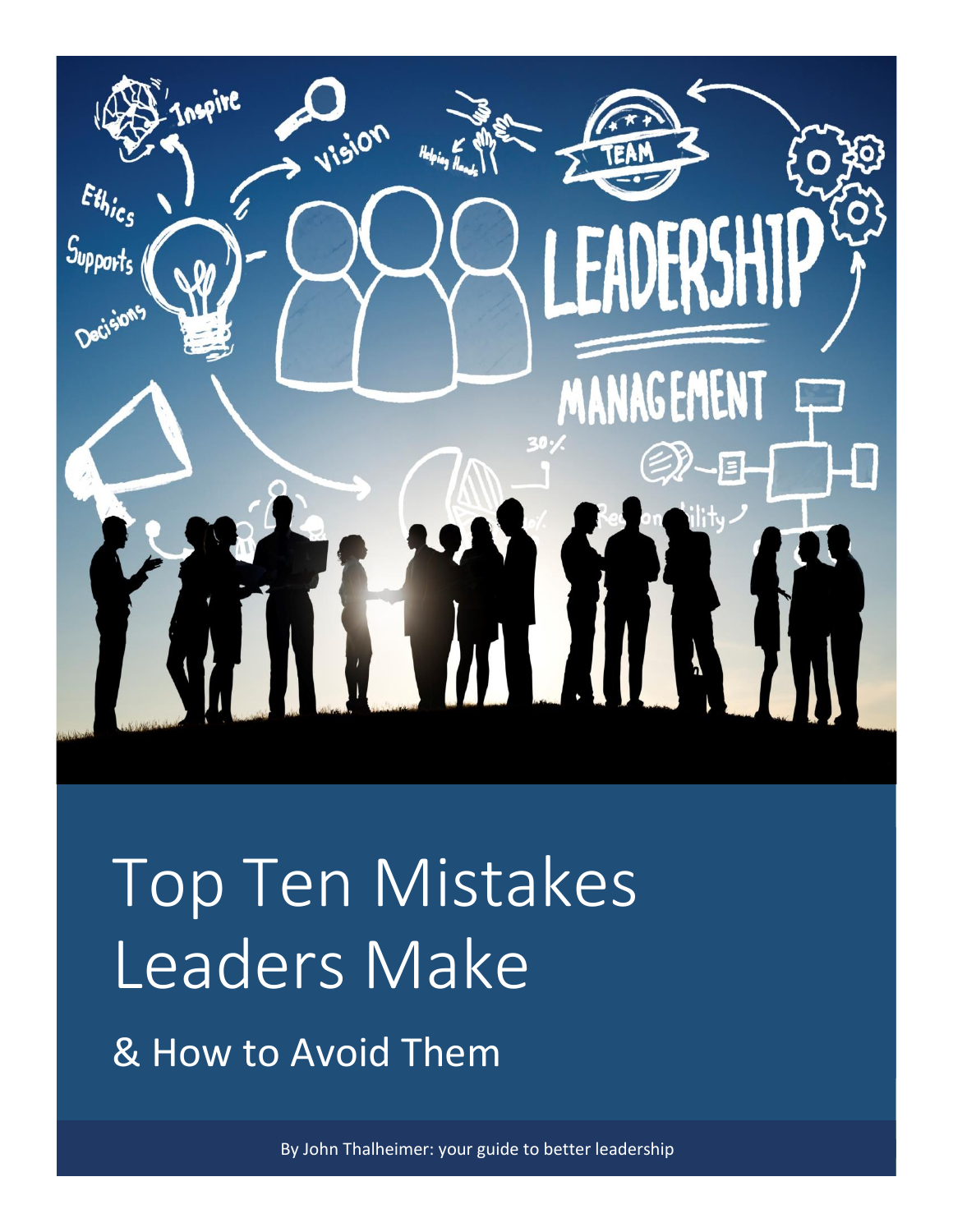# *Top Ten Mistakes Leaders Make:*

When a leader makes a mistake, it is amplified by their position. More people observe a leader's behaviors and will notice their mistakes because of the position they hold. Leaders, like all of us, are judged on our performance including our mistakes. If we do not continually meet our stakeholders' expectations, our results will continue to fall.

The List of the Top Ten Mistakes Leaders Make was developed based on my experience and research in the field of leadership. The goal of creating this list is to help leaders recognize behaviors that may be holding them back from achieving the results they want. Where appropriate, I made comments on how an individual can improve their performance.

Before we get into the Top Ten Mistakes Leaders Make, it will be beneficial to define some terms. When I am talking about a leader, I am referring to anyone who influences another person's performance towards a common goal. This individual could be a first-time supervisor to a small business owner, to a non-profit executive director, to a corporate operations manager to a Chief Executive Office of a Fortune 500 company.

Additionally, for this list, a mistake is not a single occurrence but a theme in a leader's performance. For instance, if you fail to express gratitude one time that is different than if you forget to express gratitude on a regular basis to your team. (You are grateful, aren't you?). We will all do something a single time that later we regret, but it is consistent poor behavior that will hurt our results in the long term.

I once worked with a Vice President of a large corporation, and she didn't recognize the importance of touching base with her employees outside their monthly staff meetings. The only times she called them into her office was to berate them or ask them to do something. It got so bad that her employees would avoid her office. A simple "Hello, how are you doing today?" goes a long way into building rapport with your team. According to one survey, seven percent of employees left their organization because their manager didn't say good morning to them.

The List of Top Ten Mistakes Leaders Make is not a comprehensive list; there are other mistakes that leaders make and it was hard to narrow it down to the top ten but based on my experience coaching leaders, these are the behaviors which consistently are hurting leader's performance. Please let me know if there is another behavior that should be on this list or one you think should not be on the list.

Enjoy

John Thalheimer *Your Guide to Better Leadership*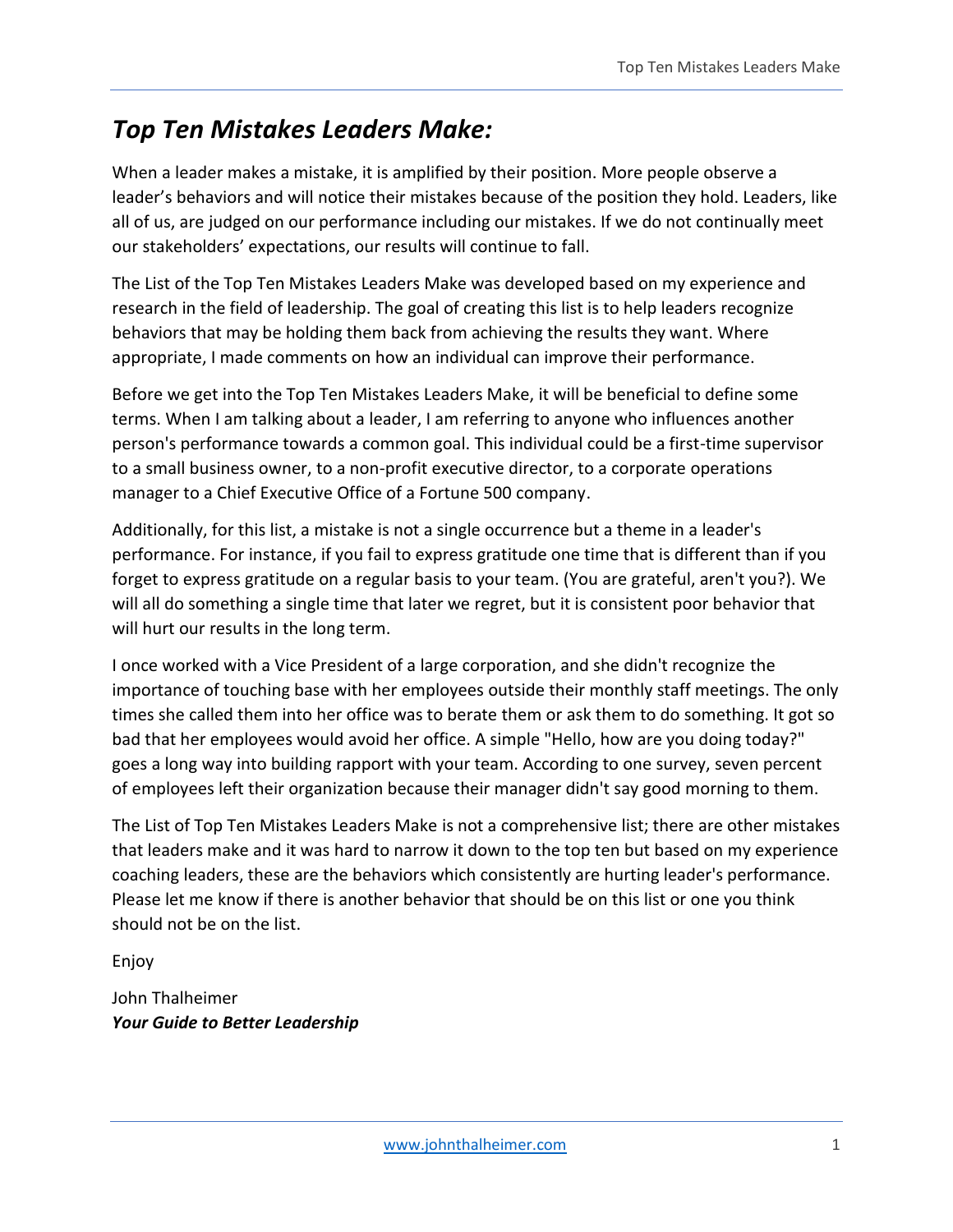1. **Not Listening:** We all have worked with a leader or co-worker who either did not listen to other people or only gave them cursory attention. This lack of attention not only impacts the information you are receiving as a leader, but it also affects the relationships you have in the workplace. As a leader, the more awareness we have over any situation, the better our strategic decision can be.

**Solution: Deep Listening for Intent:** When one listens deeply, they are not only listening to what the person is verbalizing, but they are also watching for nonverbal cues and the individual's state of emotion. They use all this information to ask an open-ended question to dig deeper into the subject.

2. **Judging People Too Quickly:** It is said that we judge someone within the first thirty-second of meeting them. We use visual and audio cues to compare them to our previous life experiences. We like to divide people into categories based on our personal criteria. Unfortunately, because we cannot know the whole person with our short interaction with them, we cannot fairly judge them. As a leader, if we judge someone incorrectly, we may hurt our business by not being open to an opportunity or my jumping into something that turns out being bad for business.

**Story:** When I started working for a small manufacturing company as the Quality Control Manager, I was introduced to the shop foreman who was unkempt and mumbled when I spoke to him. I immediately judged that he was unintelligent. It was not more than a week that I needed his help, and realize after our interaction where he saved me from a boatload of trouble that he was highly intelligent and probably the company's most valuable staff member.

3. **Not Developing People:** As a leader, we will be responsible for those employees who are working with us. Many leaders make sure that the employees can do their job but leave it at that. They believe that it is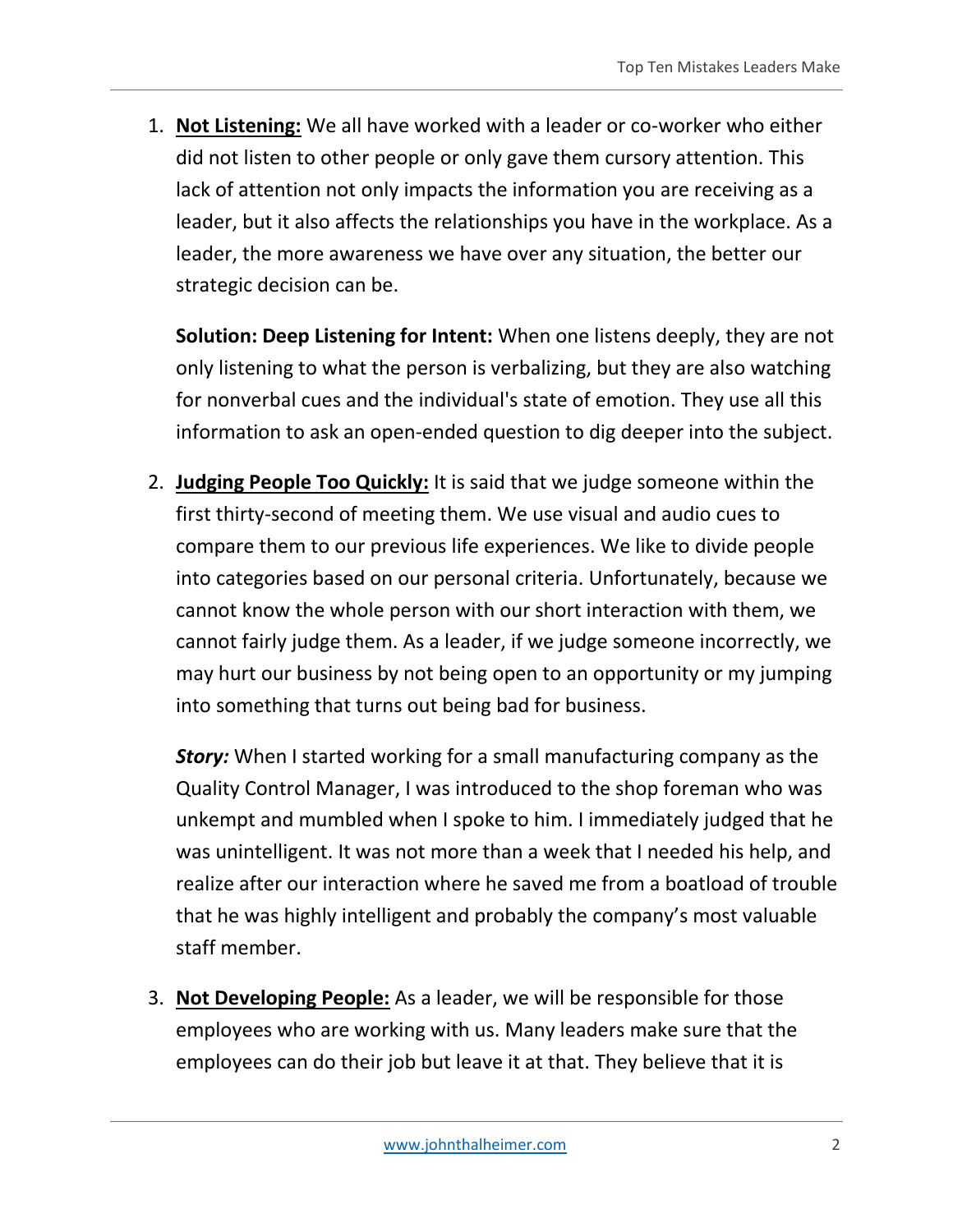entirely the employee's responsibility to get become a better employee. This thinking is short sited. If you want your organization to grow continually, you need to be consistently developing your staff to handle more responsibility, be better at their job and to be prepared to lead.

*Solution:* Leaders need to change their attitude to performance management and start working proactively to help individuals reach a higher level of return through coaching. One of the benefits of being coached is learning the techniques needed to get better performance from our employees while keeping them engaged at work.

*Story:* Over my career, I have done hundreds (maybe thousands) of annual employee performance reviews. I hated them. I always felt that I was judging people on things that they could not change. It wasn't until I realize that I need to focus on the future and work to understand what they wanted to achieve within the organizational hierarchy that I was able to provide future focused reviews. My direct reports were anxious at first, as I was asking them questions they didn't usually here from their supervisor, like what skills do you want to strengthen this year? If you could do anything, what would it be and why? The conversations were great and led to much better performance reviews.

4. **Make Disparaging Comments**: As I stated at the onset, whatever the leader does is amplified by their position. This concept holds true for any disparaging comments a leader makes especially toward employees or less fortunate individuals. People who disparage another person or another person's ideas to make themselves feel bigger cannot hold leadership positions for the long term.

*Comment:* Unfortunately, I have seen this behavior numerous times during my careers. At times, it was a person considered inferior by the speaker, especially those in protected classes. Other times, it was an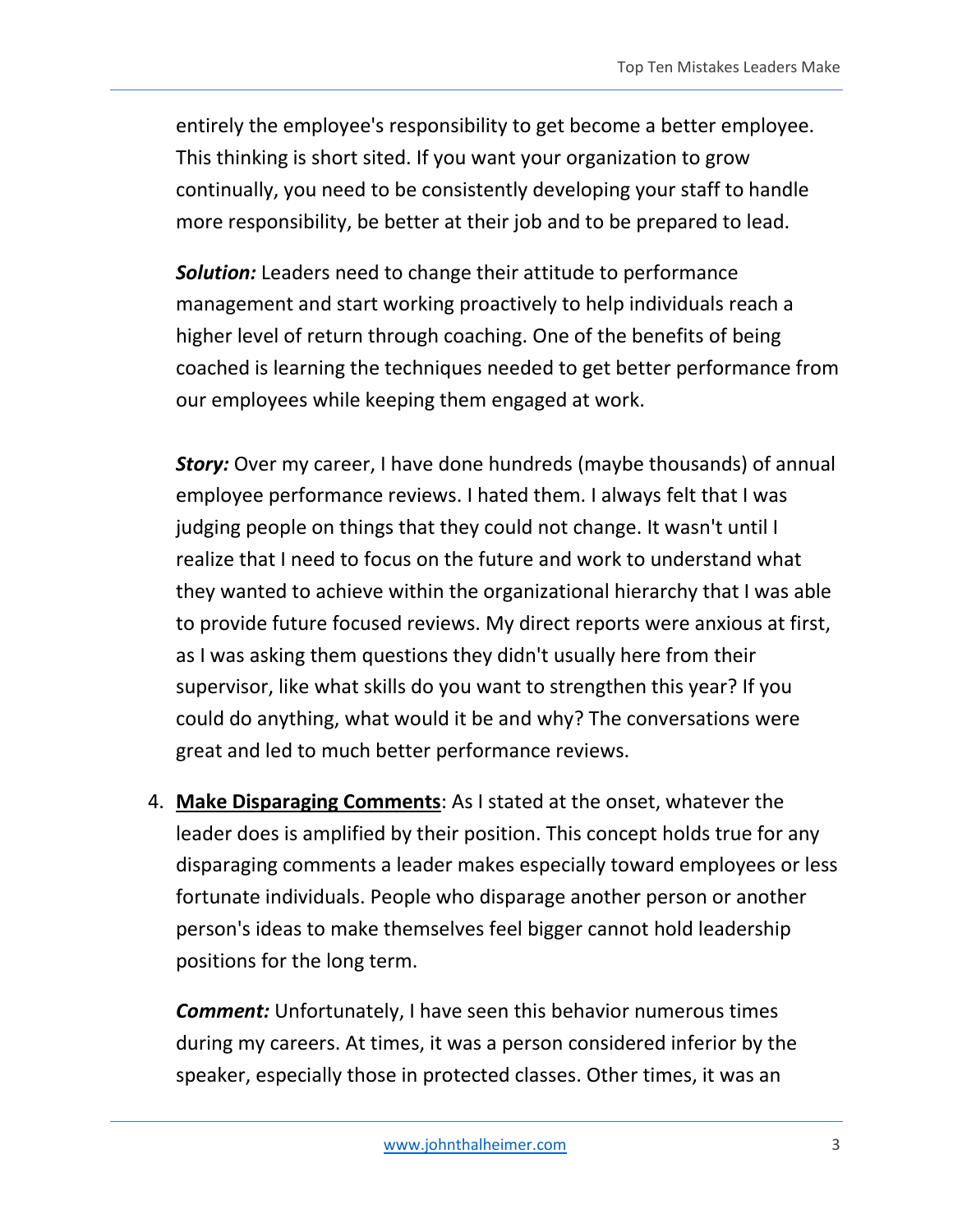individual who was performing better as at attempt to bring them down. The only result is that it shows the speaker as a bully. *The solution:* Do not make disparaging comments.

5. **Not Delegating:** Leaders are responsible for hiring highly capable team members to help the organization to be successful. Time and Time again when I am working with leaders, they will not delegate to their staff. When asked, the usual comment is "The employee cannot do the job as it needs to be done. So, I have to do it." Huh, and they wonder why they don't have any work-life balance.

*Solution:* Delegation is hard because we each have our expectation on how things are to be completed and when someone does them different than what we deem perfect, we feel obligated to redo the work ourselves. However, the key to good delegation is to clearly and concisely explain the expectations of the project and to do check-ins along the way to make sure the work they are doing is meeting your expectations. If not, they correct them and let them continue to work. As a last caveat - just because an individual is doing it differently than you, doesn't make it wrong.

6. **Failure to Express Gratitude:** Leaders achieve positive results only as an effort of the team they are leading. Without the team, nothing gets accomplished. And every team member matters, no matter their level contribution to the whole. It is easy for the leader to concentrate his gratitude to those individuals who are making the biggest contribution but by not recognizing the other people on the team, you are limiting your good will.

**Story:** We all have heard the story of the individual who applies for a job and is belligerent to the receptionist and when asked why he did not get the job. The Leader turns to him and says, "Because our receptionist is one of the nicest, hardest working, and smartest people I know and you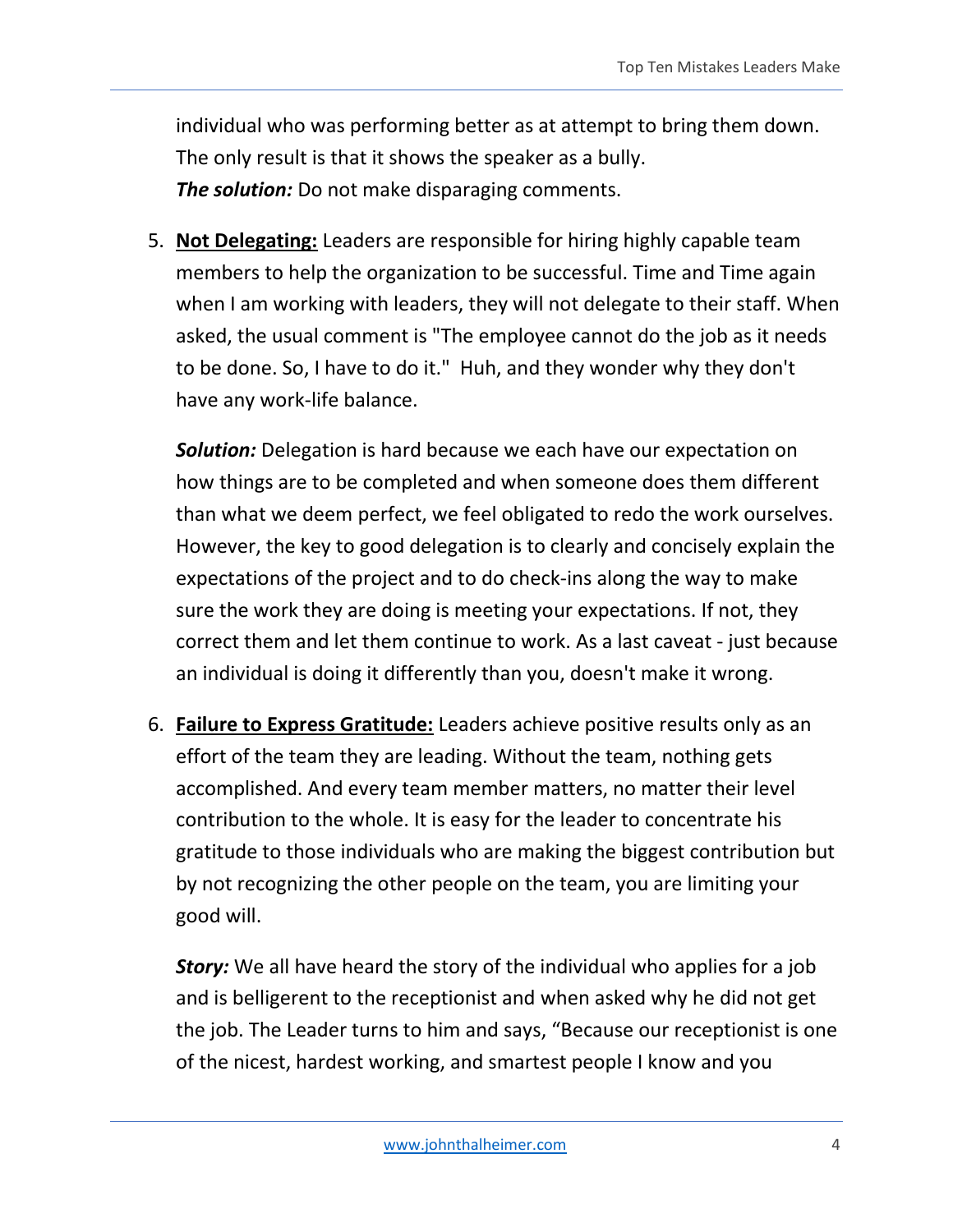treated her like she was a second-class citizen. At our company, everyone is respected equally, and without a single person in the organization, we would not be successful. Thank-you for your time." It is a good reminder for all us that without all our employees, we would not be as successful as we are.

*Gratitude:* I want to thank Marshall Goldsmith – the world's #1 Executive Coach for his help in compiling this list as I borrowed freely from his book "What Got You Here; Won't Get You There." It is an informative book for new leaders to read as it discusses the behaviors we need to be successful.

**7. Being the Smartest Person in the Room:** No matter how smart you are compared to the other individuals in the meeting, you do not know everything. We all have our level of expertise, but when we fail to listen to other people, we miss out on essential information to make the right decision. Acting like you know it all, reduces the amount of data you will receive from your staff. An effective way to visualize this is to think that your intelligence is the beam of a flashlight and no matter how wide that beam is, it can't illuminate the whole room. Even if you expose the bulb so that the entire room is lit, there are still things hidden in the shadows.

*Solution:* First, listen to understand. Let everyone have a chance to discuss the challenges before the organization before giving your point of view. A solution may arise that you on your own may not have developed. Greater perspective is more productive than a narrow viewpoint.

**8. Speaking when Angry:** Emotional outburst has no place at work. It is not a useful management tool. Anger is a controllable emotion. Rage is not. When we speak while angry, we are communicating to all in hearing distance that we are not in control of the situation. It is a sharp knife to building trust and cooperation with others. When employees are yelled at, it may mean that they will do whatever is asked at that moment but in the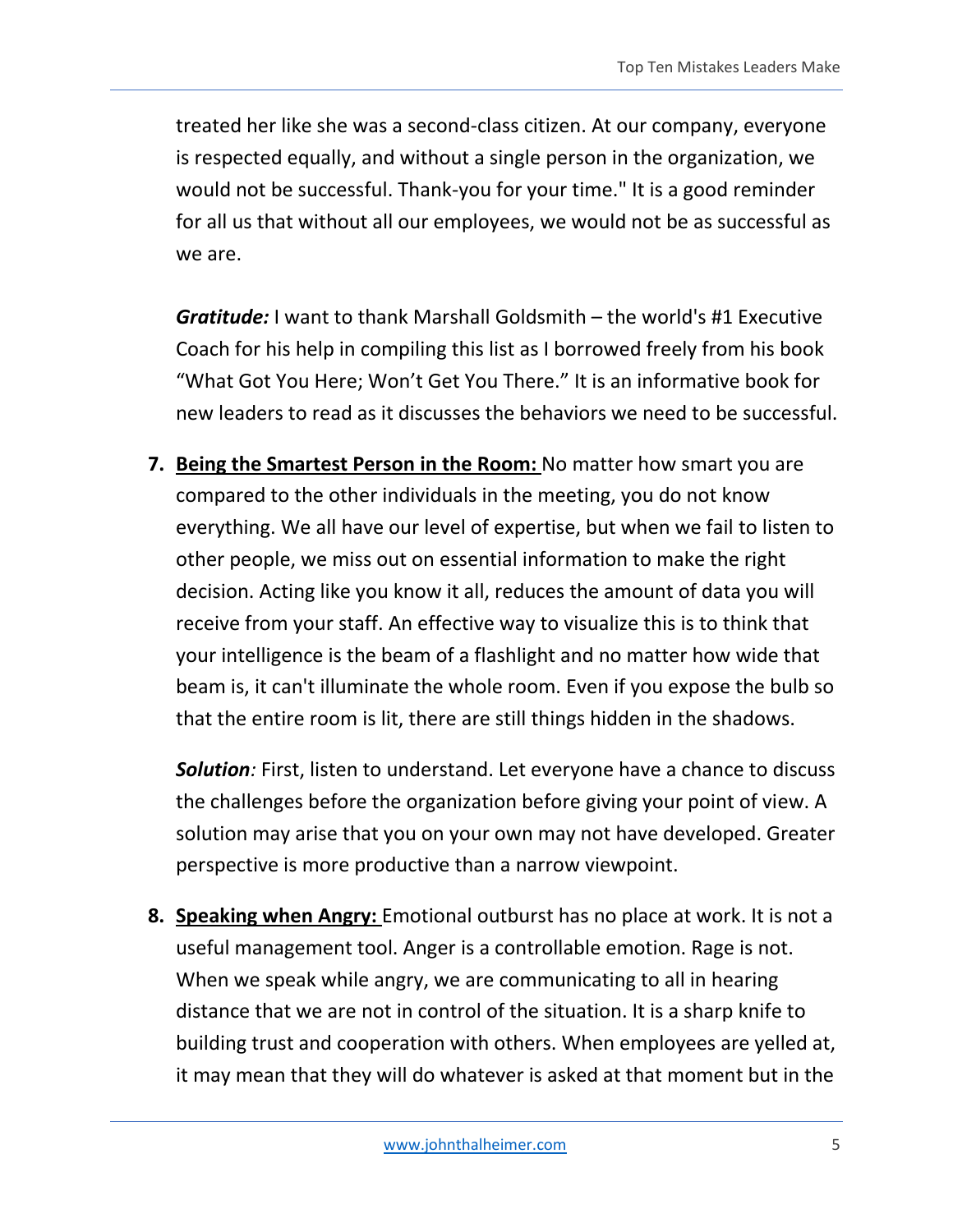long term they will cease to do extra work, and will soon start doing less work than is expected.

*Comment:* Although emotional outbursts have no place at work. Emotions do. There has been a lot of research that shows that without emotions we cannot even make the simplest decisions. Humans are social creatures that developed emotions to communicate our needs better. When we are aware of our feelings, we are offered better behavioral choices which will lead us to better results. The same is true if we can create awareness around the emotions of others. Emotional Intelligence is critical to our success as leaders.

9. **Not taking responsibility for our actions:** As leaders, we make conscience decisions on how to move our organization forward. When our decisions or actions do not end up with the expected results, some leaders will blame others, make excuses, or not express any regret that our decisions were wrong. At first, the leader tries to hide behind incorrect information, or other recommendations, or poor execution. However, the leader had the ability to request better information, not accept the recommendation, or provide better instructions to the execution. In short – the leader is always responsible. And they need to take responsibility for the action of their organization and themselves.

**Story:** I work with a Vice President who pushed his team to execute quickly to accomplish the organization's objectives. In one instance, one of his directors made a mistake that cost the corporation money. As he talked to the President on the phone, he could have easily thrown the director under the bus, but he didn't he accepted full responsibility and told the president it was his push for quick execution that caused the issue. The President thanked him for his honesty, and they move forward. When the director walked in, ready to be fired, the Vice President stood up and apologize for pushing the director's team to fast. The director was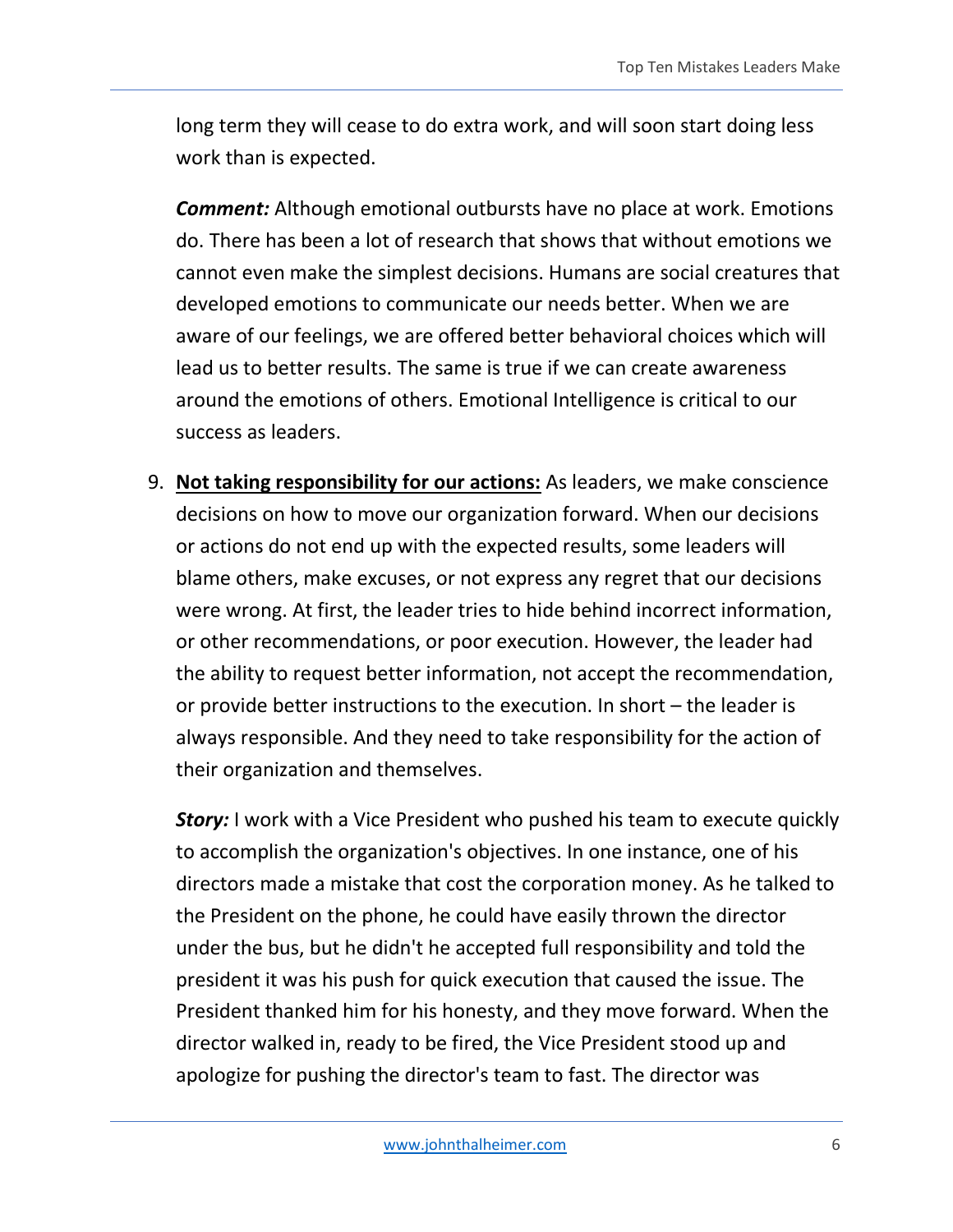astonished, he didn't know what to say. The Vice President realized that it was his responsibility to lead the team.

**10.Going it alone:** The #1 mistake most of us make, is that we believe that we need to go it alone; bear the burden of responsibilities on our shoulders; seek our counsel; think no one understands the challenges we face. This thinking leaves us alone, without the necessary advice, knowledge, support and tools to be successful. It is easy to think this especially if you are running a smaller organization where there is not a leadership team to help you.

*Solution One:* Join True Star™ Mastermind Group. True Star™ Mastermind Group is a peer advisory board and works like a board of directors. Different strengths, wisdom, and experience of the members allows you to brainstorm, support, and advise each other. As part of this alliance, everyone becomes smarter and empowered by the synergy created.

### **Five reasons to join a Mastermind Group**

- 1. Increase your accountability
- 2. Tap into the collective wisdom of your peers
- 3. Share best practices what works and what doesn't
- 4. Work on your business, not in it
- 5. Succeed faster

## **LEARN MORE at www.johnthalheimer.com**

6. *Solution Two:* Receive customized one on one coaching from a certified leadership coach. Working with a trusted advisor gives you a leadership expert to help you improve your leadership abilities and achieve better results at work and home.

# **Five reasons to receive an Individualized Coaching**